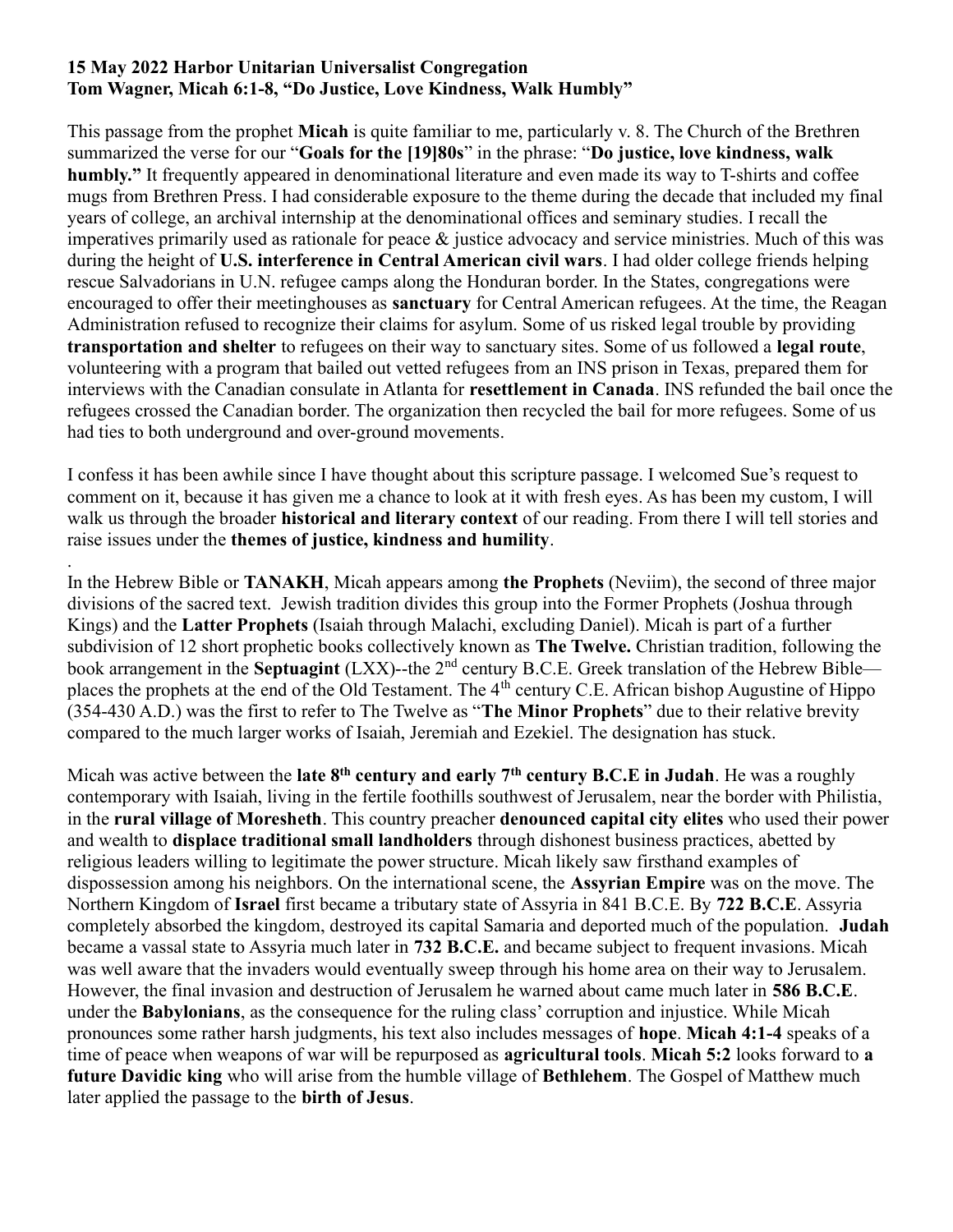In our Chapter 6 reading, YHWH issues summons for a lawsuit against Judah's leaders before the mountains, hills and even the foundations of the earth (vv.1-2). The natural world participates in the proceedings. In v. 3 YHWH begins by asking the people, "What wrong have I done you? What hardship have I caused you?" daring them to "Testify against me!" (JPS) God then recites a short list acts of salvation performed from the escape from Egyptian slavery, through the wilderness years and early settlement in Canaan. The defendants respond in vv. 6-7 asking what ritual sacrifices would satisfy YHWH's claims. The proposed offers become more extravagant in each line: year old calves, thousands of rams or 10,000 rivers of oil. The proposals likely serve as commentary on how the wealthy think they can buy their way out of trouble. It also raises the prior question how they got their wealth. While child sacrifice was known as a fertility rite among neighboring peoples, it likely is listed here for shock effect. Micah responds, YHWH has already revealed the requirements: to do justice, love kindness and walk humbly with God. The verse summarizes the Torah. Centuries later Jesus of Nazareth summarized the teachings of the Law (Torah) and prophets in the command to love both God and neighbor (Matt. 22:34-40 and parallels). Both summaries are a reminder that our relationships to each other are central to our relationship with the divine.

Now I want to think a bit aloud on these **themes of justice, kindness and humility**. There is nothing comprehensive about these thoughts. However, maybe they will spark your imagination.

Justice bears a sense of fairness, honesty and equity in addition to biblical understandings of righteousness and doing right. In the face of violation, justice denotes correction, restoration and balance. While some folks like to quote "an eye for an eye and a tooth for a tooth", they purposely ignore that this form of the saying is only part of Jesus' longer discussion of forgiveness in Matthew 5:38-42.

Consider a sole surviving slice of chocolate cake sitting on a kitchen counter, under the gaze of greedy pairs of eyes. Most of us have at sometime been party or witness to such scenes. A close friend's mother use to resolve the problem by telling one child to cut the disputed prize in two and then give the bigger piece to the other child. This approach generally assured equal division of the spoils. Granted, resolving conflict before anyone gets hurt is far simpler than negotiating a cease-fire in a historic blood feud. Yet, such simple childhood experiences give us a sense of justice in the world.

Dunker tradition has long been known as one of the historic peace churches. While phrase "peace & justice" has become a significant part of our ethos in recent decades, it took exposure to Gandhi, the Civil Rights Movement and even Liberation Theology to examine the roots of violence in social and economic injustice. My spiritual ancestors weren't as active in the Abolition Movement as the Quakers, but they did consistently forbid slave ownership among the membership. Enslavers who wished to join the church had to first free their slaves. Yearly Meeting minutes from 1782 and 1797 required former enslavers to provide adults with a new set of clothes. Children could remain under their care until the age of majority, but in the meantime, they were to be taught to read and write, a rather subversive act at the time. By 1854, Yearly Meeting also required former enslavers to pay **back wages for past labor** as determined by the local congregation, and provide safe transportation to free-soil. Granted, few enslavers were knocking down the door to join a plain, mostly German speaking pacifist sect, but it happened enough to make these policies necessary. .

Sadly, our larger society that has so richly benefited from the forced labor of some and stolen land from others has repeatedly refused to take responsibility for its debt. The promise of "forty acres and a mule" during the final months of the Civil War, had Andrew Johnson not rescinded it, would have been a bargain for nearly 250 years of unpaid wages and given former slaves some economic stability. Curiously, how some people quote the portion of Rev. Dr. Martin Luther King's "I have a Dream" speech concerning judging someone by the content of their character, not skin color in opposition to affirmative action, but forget that he also said black people were marching that day to collect on "a check which has come back marked 'insufficient funds.'"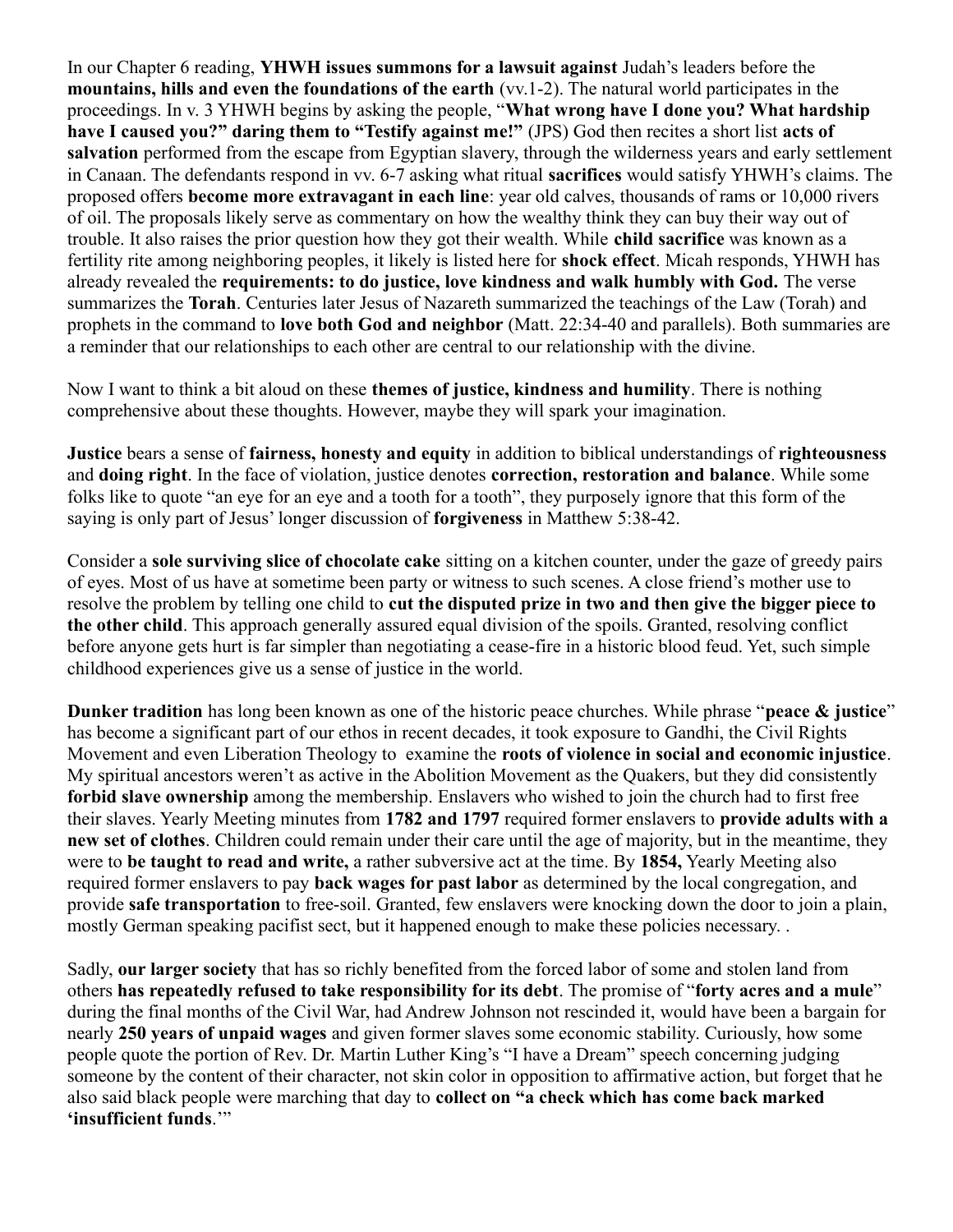Kindness invokes words like mercy, generosity and even hospitality. While justice can be transactional, kindness is a gift freely given. Some might call it "paying it forward". I recall as an archival intern, one of our elderly volunteers came up to me at the end of Annual Meeting in a distant city and handed me a ten-dollar bill to help with travel expenses. Several days later when we both had returned to the archives I tried to pay him back, but he simply requested that I pass it along to someone else who needs it in the future.

During the lead up and opening days of the Iraq War in the spring of 2003, Christian Peacemaker Teams and other groups had a presence in Bagdad in an attempt to stop the war. About 10 days into the initial bombings, the group was ordered out of the country for their own safety. The delegation was traveling at high speed toward the Jordanian border in a three-car convoy, when a tire blew on the third car and the driver lost control. The vehicle left the road and landed on its side in a 10-foot ditch. The tire had likely hit shrapnel or other road debris. The occupants of the totaled vehicle were able to crawl or be pulled from the car. Everyone was conscious, though bruised and badly shaken. Two passengers clearly required medical attention. The other two cars were well out of sight. Due to intensive U.S and British bombing few car were traveling the road. Thankfully, a civilian Iraqi driver soon stopped and asked if he could help. He packed the 5 additional passengers into his vehicle and took them to the nearest town, Rutba about 6 km from the crash site. It is a city of about 20,000 people located 140 km east of the Jordanian border. Though there were no apparent military structures, much of the town had been destroved by US and British bombing 3 days earlier. The destruction included a children's hospital, which had resulted in the deaths of two children. The group was taken to the only functioning medical facility in town, a 20 -foot x 20-foot 4 bed clinic. Town's people quickly gathered to inspect their uninvited foreign guests. Team members hastily offered copies of a CPT handout written in both English and Arabic describing the group's mission in Iraq. With that introduction, the people of Rutba warmly welcomed the wounded Americans, just three days after American and British aircraft had destroyed their town.

When the **doctor** arrived, the Team had another surprise—he **spoke English** and was able to start examinations immediately. While everyone had been badly bruised, one Team member had a dislocated shoulder. Another had a broken thumb and several broken ribs. Still another Team member had a deep gash on his head, which required 10 stitches. The doctor was professionally embarrassed because the embargo and recent bombing had made many medications unavailable. He had to sew the stitches without the aid of anesthesia. He would have taken the group by ambulance to Jordan, but the bombing had destroyed the ambulance. About two hours later the group had been treated and the other two cars of the convoy returned to find their missing teammates. The group thanked the people of Rutba for their hospitality and tried unsuccessfully to pay the clinic and doctor for their services. The doctor replied, "We treat everyone in our clinic: Muslim, Christian, Iraqi or American. We are part of the same family you know."

The word **humility** brings to mind values of **gratitude, appreciation and even awe**. It's not about groveling before others, but rather requires some self-respect in order to show respect to others. It is about making a realistic assessment of one's abilities and place in the world. Helen Keller put it well, "I am only one, but I am still one. I cannot do everything, but still I can do something. And because I cannot do everything, I will not refuse to do something I can do." Humility also teaches us to listen more and talk less.

One of the rituals unique to Dunker tradition is the practice of footwashing during Love Feast and Communion. In ancient times, servants or women performed the task as an act of hospitality. Dunker practice is more equitable since each person washes the feet of another regardless of status until everyone has washed and been washed. We often speak of the ritual as humble service.

A former missionary and seminary professor Chalmer Faw use to tell this story about foot washing from his days in Nigeria in the 1940s. Garkida where he and his wife were stationed was the central church in the Bura language area. When Love Feast was held, members from mission points in the smaller villages would gather at Garkida. One day a Nigerian evangelist from a village among the Whona tribe asked why they always had